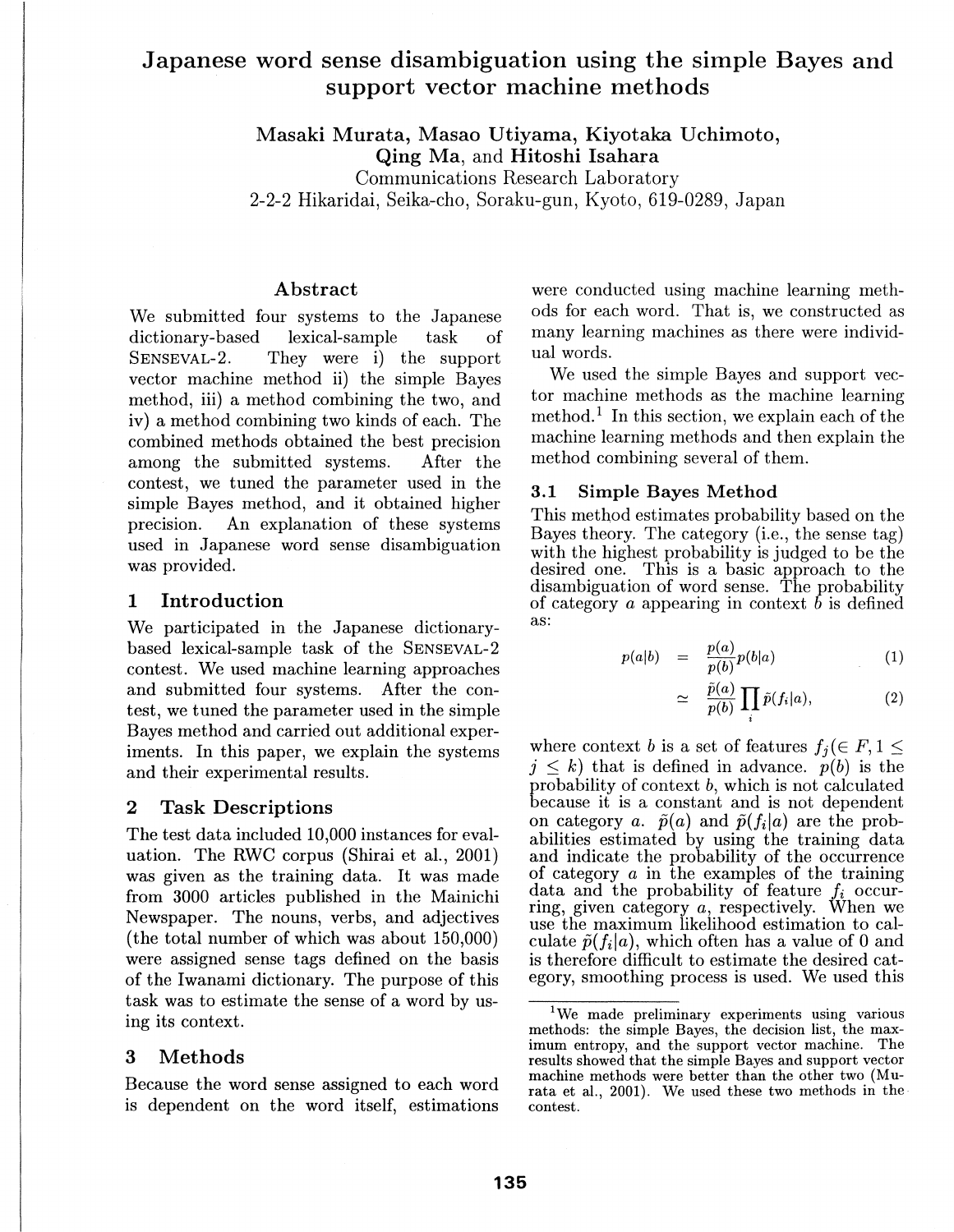

Figure 1: Maximizing the margin

equation for smoothing:

$$
\tilde{p}(f_i|a) = \frac{freq(f_i, a) + \epsilon * freq(a)}{freq(a) + \epsilon * freq(a)},
$$
\n(3)

where  $freq(f_i, a)$  is the number of events that have the feature  $f_i$  and whose category is  $a$  and  $freq(a)$  is the number of events whose category is  $a. \epsilon$  is a constant set by experimentation. In this study, we used 0.01 and 0.0001 as  $\epsilon$ <sup>2</sup>

## 3.2 Support Vector Machine Method

In this method, data consisting of two categories is classified by using a hyperplane to divide a space. When the two categories are, for example, positive and negative, enlarging the margin between the positive and negative examples in the training data *(see* Figure 13) reduces the possibility of incorrectly choosing categories in test data. The hyperplane that maximizes the margin is thus determined, and classification is carried out using that hyperplane. Although the basics of this method are the same as those described above, in the extended versions of the method, the region between the margins through the training data can include a small number of examples, and the linearity of the hyperplane can be changed to a non-linearity by using kernel functions. The classification in the extended versions is equivalent to the classification using the following function (Equation ( 4)), and the two categories can be classified on the basis of whether the value output by the function is positive or negative (Cristianini and Shawe-Taylor, 2000; Kudoh, 2000):

$$
f(\mathbf{x}) = sgn\left(\sum_{i=1}^{l} \alpha_i y_i K(\mathbf{x}_i, \mathbf{x}) + b\right)
$$
(4)  

$$
b = \frac{max_{i,y_i=-1}b_i + min_{i,y_i=1}b_i}{2}
$$
  

$$
b_i = -\sum_{j=1}^{l} \alpha_j y_j K(\mathbf{x}_j, \mathbf{x}_i),
$$

where  $x$  is the context (a set of features) of an input example,  $x_i$  indicates the context of a training datum,  $y_i$  ( $i = 1, ..., l, y_i \in \{1, -1\}$ ) indicates its category, and the function sqn is

$$
sgn(x) = 1 \quad (x \ge 0),
$$
  
-1 (otherwise). (5)

Each  $\alpha_i$  ( $i = 1, 2...$ ) is fixed as the value of  $\alpha_i$ that maximizes the value of  $L(\alpha)$  in Equation (6) under the conditions set by Equations (7) and (8).

$$
L(\alpha) = \sum_{i=1}^{l} \alpha_i - \frac{1}{2} \sum_{i,j=1}^{l} \alpha_i \alpha_j y_i y_j K(\mathbf{x_i}, \mathbf{x_j}) \quad (6)
$$

$$
0 \leq \alpha_i \leq C \ (i = 1, ..., l) \tag{7}
$$

$$
\sum_{i=1}^{l} \alpha_i y_i = 0 \tag{8}
$$

Function K is called a kernel function and various functions are used as kernel functions. We have used the following polynomial function exclusively.

$$
K(\mathbf{x}, \mathbf{y}) = (\mathbf{x} \cdot \mathbf{y} + 1)^d \tag{9}
$$

C and d are constants set by experimentation. For all of the experiments reported in this paper, C was fixed as 1 and d was fixed as 2.

A set of  $x_i$  that satisfies  $\alpha_i > 0$  is called a support vector  $(SV_s)^4$ . The summation portion of Equation  $(4)$  was calculated using only the examples that were support vectors.

Support vector machine methods are capable of handling data consisting of two categories. In general, data consisting of more than two categories is handled by using the pair-wise method (Kudoh and Matsumoto, 2000).

In this method, for data consisting of N categories, pairs of two different categories  $(N/N-$ 1)/2 pairs) are constructed. The better cate-

<sup>&</sup>lt;sup>2</sup>In the SENSEVAL-2 contest, we used 0.01 as  $\epsilon$ . After the contest, we tested several values (0.1 to 0.00000001) as  $\epsilon$ . We confirmed that  $\epsilon = 0.0001$  produced the best results using 10-fold cross validation in the training data. 3 In the figure, the white and black circles indicate

positive and negative examples, respectively. The solid line indicates the hyperplane that divides the space, and the broken lines indicate the planes that mark the margins.

 $\frac{4}{3}$ In Figure 1, the circles in the broken lines indicate support vectors.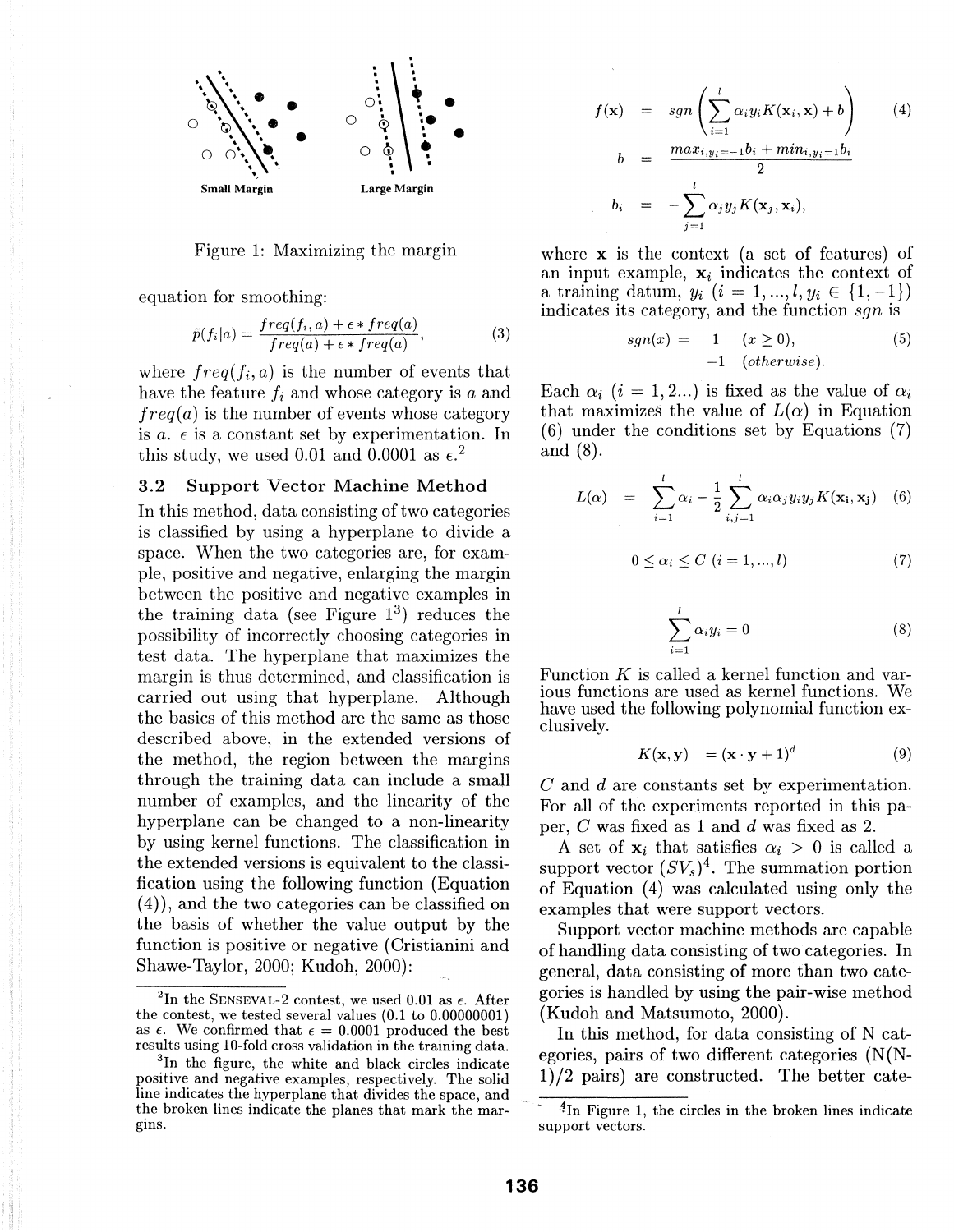gory is determined by using a 2-category classifier (in this paper, a support vector machine<sup>5</sup> was used as the 2-category classifier), and the correct category is finally determined by "voting" on the  $N(N-1)/2$  pairs that result from analysis using the 2-category classifier.

The support vector machine method is, in fact, performed by combining the support vector machine and pair-wise methods described above.

## 3.3 Combined Method

Our combined method changed the used machine-learning method for each word. The used method for each word was the best one for the word in the 10-fold cross validation<sup>6</sup> on the training data among the given methods for combination.

We used the following three kinds of combinations.

- Combined method 1 a combination of the simple Bayes and support vector machine methods
- Combined method 2

a combination of two kinds of the simple Bayes method and two kinds of the support vector machine method

(Here, "the two kinds" indicate an instance where all features were used and where the syntactic feature alone were not). <sup>7</sup>

• Combined method 3

a combination of two kinds of the simple Bayes method

(Here, "the two kinds" indicate instance where  $\epsilon = 0.0001$  and another where  $\epsilon = 0.01$ .

## 4 Features (information used in classification)

In this paper, the following are defined as features.

- Features based on strings
	- strings in the analyzed morpheme
	- strings of 1 to 3-grams just before the analyzed morpheme

 ${}^{6}$ In the 10-fold cross validation, we first divide the training data into ten parts. The answers of the instances in each part are estimated by using the instances in the remaining nine parts as the training data. We then use all the results in the ten parts for evaluation.

<sup>7</sup>We used a case where the syntactic feature alone was not used because it obtained a higher precision than when all the features had been used in our preliminary experiments.

- strings of 1 to 3-grams just after the analyzed morpheme

• Features based on the morphological information given by the RWC tags

- the part of speech (POS), the minor POS, and the more minor POS of the analyzed morpheme <sup>8</sup>
- the previous morpheme, its 5-digit category number, its 3-digit category number, its POS, its minor POS, and its more minor POS9
- the next morpheme, its 5-digit category number, its 3-digit category number, its POS, its minor POS, and its more minor POS
- Features based on the morphological information given by JUMAN

The corpus was analyzed using the Japanese morphological analyzer, JUMAN (Kurohashi and Nagao, 1998), and the results were used as features.

- the POS, the minor POS, and the more minor POS of the analyzed morpheme, which were determined from the results of JUMAN.
- $-$  the previous morpheme, its 5-digit category number, its 3-digit category number, its POS, its minor POS, and its more minor POS
- the next morpheme, its 5-digit category number, its 3-digit category number, its POS, its minor POS, and its more minor POS
- Features based on syntactic information The corpus was analyzed using the Japanese syntactic analyzer KNP (Kurohashi, 1998), and the results were used as features.
	- $-$  the *bunsetsu*,<sup>10</sup> including the analyzed morpheme information on whether or not

<sup>8</sup>The POS, the minor POS, and the more minor POS of a morpheme are the items in the third, fourth, and

 $^{9}$ A Japanese thesaurus, the *Bunrui Goi Hyou* dictionary (NLRI, 1964), was used to determine the category number of each morpheme. This thesaurus is of the 'isa' hierarchical type, in which each word has *a category number,* which is a 10-digit number that indicates seven levels of an 'is-a' hierarchy. The top five levels are expressed by the first five digits, the sixth level is expressed by the next two digits, and the final level is expressed by

<sup>10</sup> *Bunsetsu* is a Japanese grammatical term. A bunsetsu is similar to a phrase in English, but is a slightly smaller component. *Eki-de* "at the station" is a bunsetsu, and *sono,* which corresponds to "the" or "its," is also a bunsetsu. A bunsetsu is, roughly, a unit of items that refers to entities.

 $5$ We used Kudoh's TinySVM software (Kudoh, 2000) as the support vector machine.